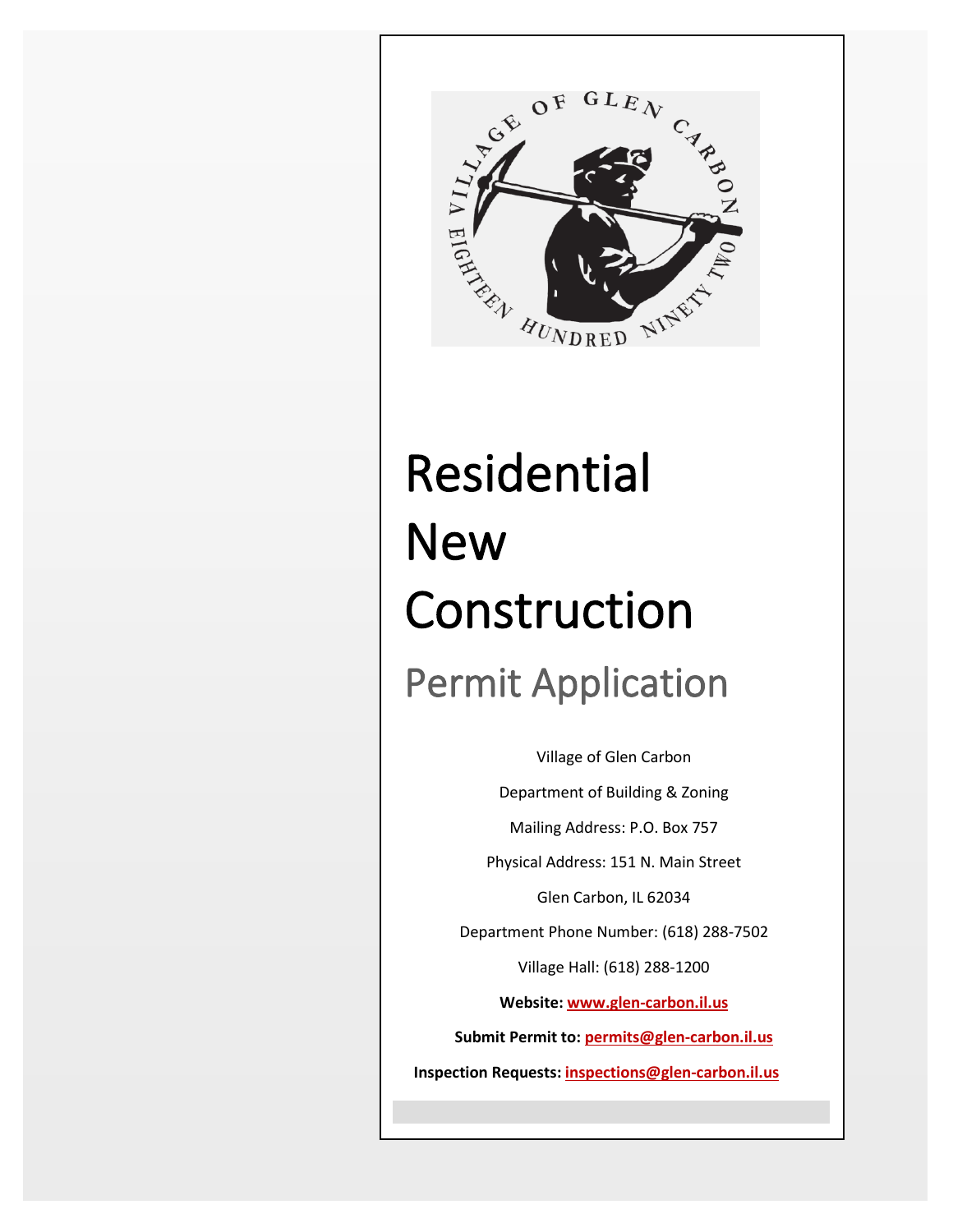

### **BUILDER'S STATEMENT OF AGREEMENT**

| <b>PROPERTY ADDRESS:</b> | <b>SUBDIVISION:</b> |
|--------------------------|---------------------|
|                          |                     |

#### **Plans:**

- 1. I understand, accept, and agree that for all construction projects, one (1) set of digital construction plans and a completed application must be submitted for review to **[permits@glen-carbon.il.us.](mailto:permits@glen-carbon.il.us)**
- 2. I understand, accept, and agree that **PERMITS ARE PROCESSED IN THE ORDER IN WHICH THEY ARE RECEIVED.** An automatic email response serves as proof that the permit application was received.
- 3. I understand, accept, and agree that the application must be filled out completely and all required documentation submitted and that the review process begins once all the required information has been submitted. This document must be signed by all required parties and is part of the application.
- 4. I understand, accept, and agree that the submitted plans must contain information as listed on the **PLAN REVIEW REQUIREMENTS** document attached hereto and that more information may be requested as part of the plan review process.
- 5. I understand, accept, and agree that the Village of Glen Carbon does not consider covenant restrictions when reviewing plans.
- 6. I understand, accept, and agree that the responsibility for assuring that the structure will withstand all applied loads (live, dead, wind, snow, seismic, etc.) shall rest solely with me as the applicant and/or my engineering or architectural consultant(s), and the Village of Glen Carbon does not consider structural load calculations when reviewing plans.
- 7. I understand, accept, and agree that upon approval, one (1) copy of the approved plans must be kept at the building site during the entire construction period. A set of approved plans will be issued with your permit.

#### **Permits:**

- 8. I understand, accept, and agree that **I WILL BE NOTIFIED WHEN MY PERMIT HAS BEEN PROCESSED AND IS READY FOR PICK-UP AND PAYMENT** and that making multiple attempts with staff to determine the status of the permit may cause delays.
- 9. I understand, accept, and agree that the permit must be paid in full and picked up from Village Hall **within 30 days** after notification that the permit has processed and the applicant has been notified. The permit fee is non-refundable.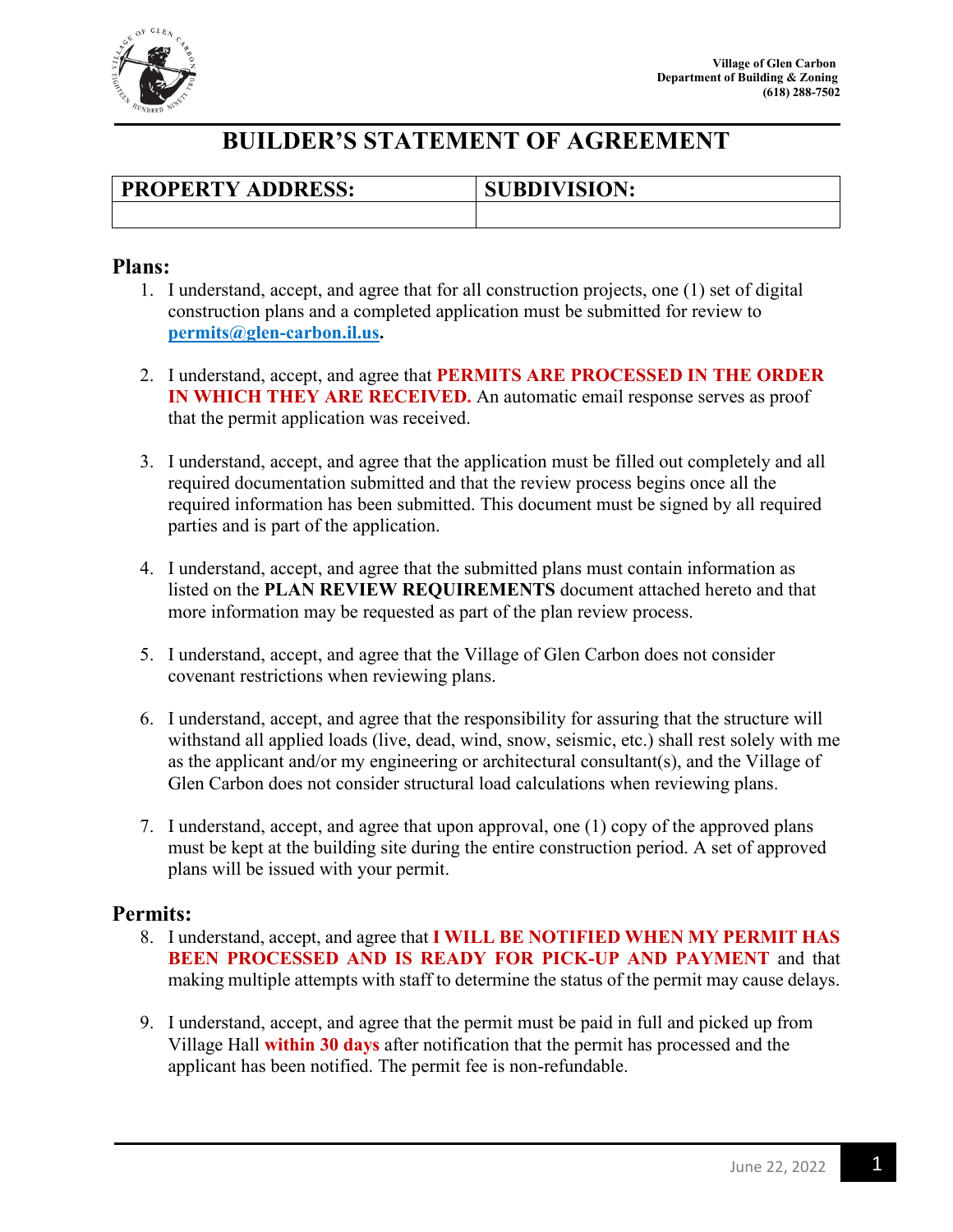

- 10. I understand, accept, and agree that if any permitted work is not begun within six (6) months from the date a permit is issued, the permit shall become null and void.
- 11. I understand, accept, and agree that any permit issued for any building, electrical, plumbing, mechanical or sewer work, does not grant the privilege to erect any structure or to use any property for a purpose or in a manner prohibited by the adopted codes, ordinances, or regulations of the Village of Glen Carbon.
- 12. I understand, accept, and agree that the building permit must remain visible on-site, accessible, and kept in good condition.
- 13. I understand, accept, and agree that once the permit is issued, I will make no major modifications or changes to the site or the structure(s) that would, among other things, alter the structural integrity, change the floor plan, layout or square footage unless first approved by the Village. Failure to submit information and garner approval prior to such changes may result in a failed inspection, the issuance of a **STOP WORK ORDER**, denial of a Certificate of Occupancy or other penalties prescribed by law.

#### **Site Requirements:**

- 14. I understand, accept, and agree that all required setbacks for any buildings or structures are to be measured from property lines and that measurement from curbs and similar landmarks can produce errors which may halt construction and require that any part of any structure built in error, be removed.
- 15. I understand, accept, and agree that the property corners will be properly staked, with string lines running along both left and right sides of the property, and that said stakes and string line will remain in place and undisturbed until after the footing AND foundation inspections have been completed. Failure to install stakes and string lines prior to the footing inspection(s) will result in a failed inspection.
- 16. I understand, accept, and agree to install a temporary rock driveway, minimum of 6" in depth, to allow for access and delivery of building materials.
- 17. I understand, accept, and agree that I am required to provide for on-site temporary electrical service which must have G.F.C.I. protection and that at no time will I, or my designees, trespass onto another's private property with the intent to utilize their electricity.
- 18. I understand, accept, and agree that I am required to provide water on-site if needed and that at no time will I, or my designees, trespass onto another's private property with the intent to utilize their water.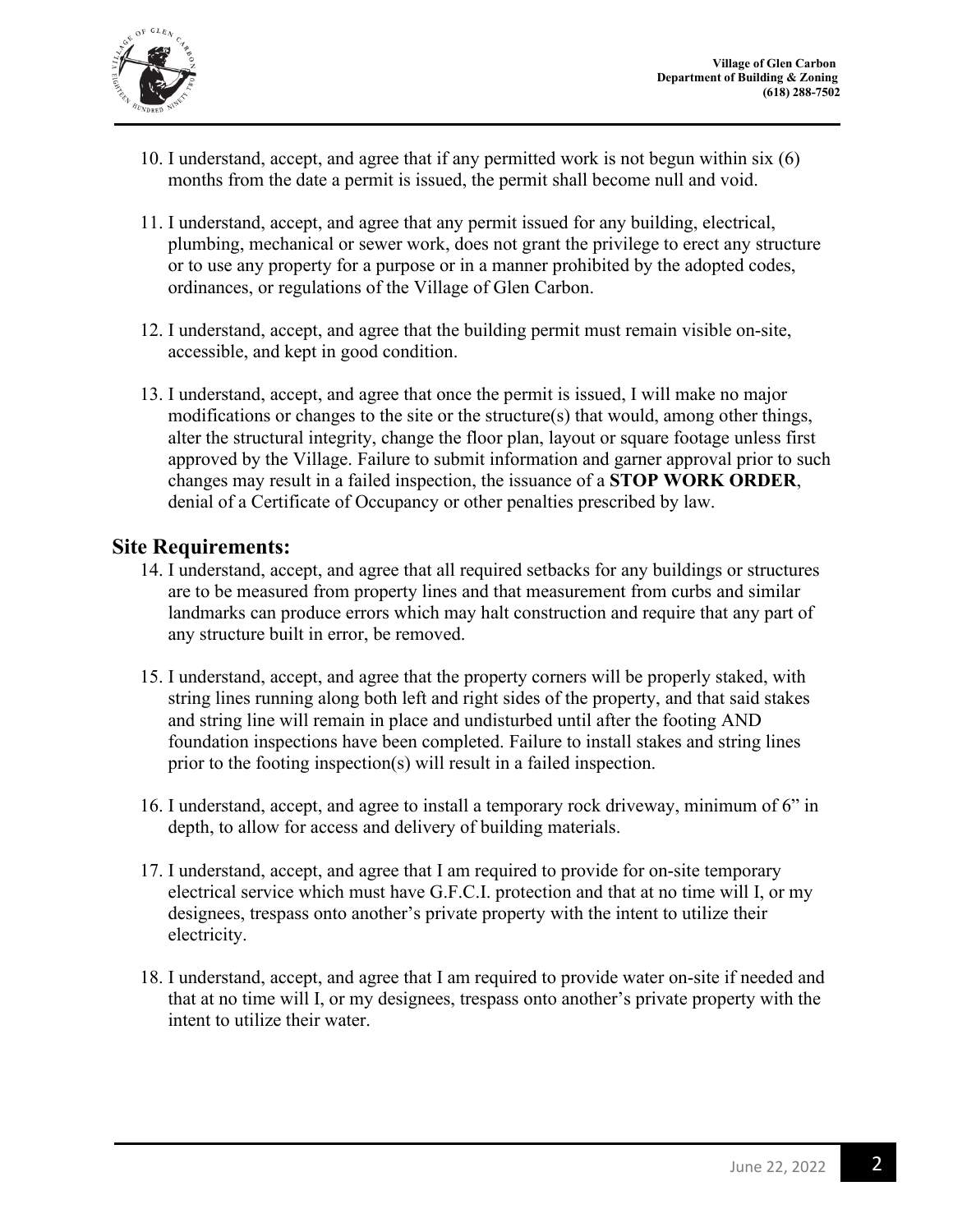

#### **Site Maintenance:**

- 19. I understand, accept, and agree to provide erosion control and siltation protection prior to breaking ground, as required, to protect streets and other property owners from runoff. Failure to install and/or maintain proper protection may result in a **STOP WORK ORDER**.
- 20. I understand, accept, and agree to keep the streets and roadways clean and clear of mud, dirt, and debris during the constructions process. Failure to do so may result in a **STOP WORK ODER**.
- 21. I understand, accept, and agree that burning of any kind is prohibited.
- 22. I understand, accept, and agree that a dumpster and a restroom facility is required on-site but cannot be placed on the street.
- 23. I understand, accept, and agree that all trash, debris, and scrap must be placed into appropriate containers and disposed of properly and secured to prevent the articles from becoming air borne. Failure to do so may result in a **STOP WORK ORDER.**
- 24. I understand, accept, and agree that commercial vehicles, trailers, and equipment cannot be left on the street overnight.
- 25. I understand, accept, and agree that if any damage occurs to any public improvement (street, curb, gutter, sidewalk, sanitary or storm sewer, etc.) caused by me or any subcontractor employed by or through me, that I will be responsible for all necessary repairs.

#### **Inspections:**

- 26. I understand, accept, and agree that the Village of Glen Carbon must conduct inspections of which are listed on the approved permit. I understand that if the work is completed without the required inspections or the work is not completed according to the approved plan, I may be liable for the removal and proper installment of said improvements and a **STOP WORK ORDER** may be issued.
- 27. I understand, accept, and agree that **INSPECTIONS ARE SCHEDULED IN THE ORDER IN WHICH THEY ARE RECEIVED.** An automatic email response will serve as proof my inspection request was received and that I will be contacted via email with a date and time once the inspection(s) have been scheduled with the appropriate staff. Making multiple requests via email and phone calls will delay the process rather than expedite it.
- 28. I understand, accept, and agree that all inspection requests must be submitted via email to **[inspections@glen-carbon.il.us](mailto:inspections@glen-carbon.il.us%20glencarbonil.gov)** and a minimum of 24 hours advance notice is required prior to when the inspection is needed. I understand that the Village attempts to complete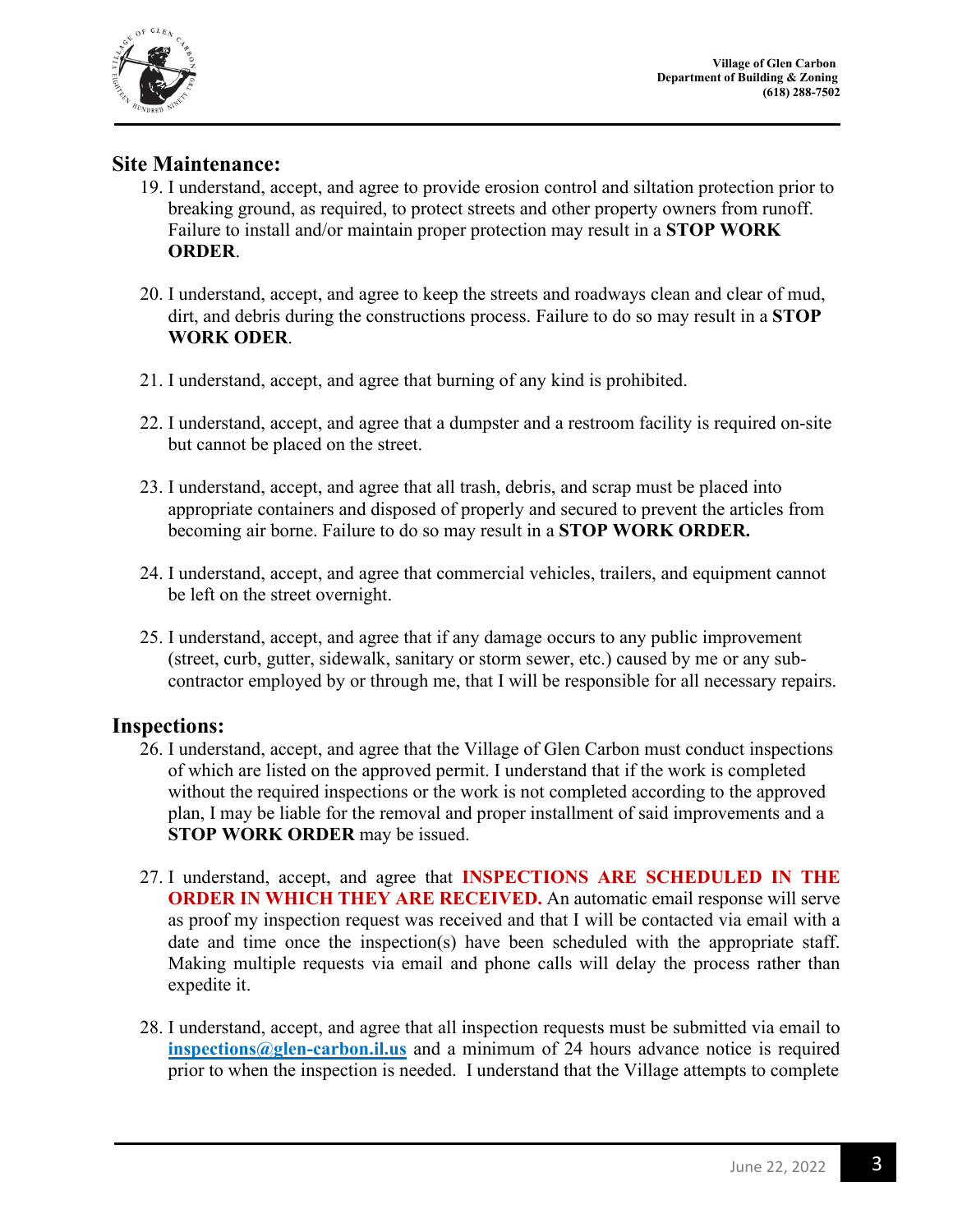

each inspection within 48 hours of the request but offers no guarantee to do so. Inspections are conducted Monday through Friday, excluding holidays when the Village is closed.

- 29. I understand, accept, and agree that inspections will be scheduled in block times of 1.5 hours and that I must have someone present if the inspection requires entrance into an enclosed building.
- 30. I understand, accept, and agree that **SEWER LATERAL INSPECTIONS** are only made by the Department of Public Works between the hours of 8:00 a.m. and 4:30, Monday through Friday, excluding holidays when the Village is closed. **To schedule this inspection, I must call Village Hall's main line at (618) 288-1200**. Those inspections are not scheduled through the Department of Building & Zoning.
- 31. I understand, accept, and agree that if scheduled inspections are missed because the Contractor or his/her designee is not present when required or if the scheduled inspection is not ready for inspection as requested by the Contractor or his/her designee, the following fees will apply and that no further inspections will be scheduled until the fees are paid in full:

| $1st$ missed inspection                           | \$50.00  |
|---------------------------------------------------|----------|
| $2nd$ missed inspection                           | \$150.00 |
| $3rd$ missed inspection and each after   \$300.00 |          |

#### **Certificate of Occupancy:**

- 32. I understand, accept, and agree that no CERTIFICATE OF OCCUPANCY will be issued until **ALL** inspections are completed and approved as **FINAL**. Occupancy (in whole or in part) is strictly prohibited until a Final Inspection is completed, PASSED and a Certificate of Occupancy is issued by the Department of Building & Zoning, except as detailed in the **ESCROW DEPOSIT AGREEMENT** document attached hereto.
- 33. I understand, accept, and agree that No CERTIFICATE OF OCCUPANCY will be issued for new residential construction when egress door(s) exit to a deck that has not yet been approved or constructed. The egress door(s) cannot be blocked off in anticipation of the construction of a future or proposed deck. The deck must be inspected at each phase of construction, built in conformance with adopted building codes and be fully constructed at the time the Final Inspection takes place.
- 34. I understand, accept, and agree that No CERTIFICATE OF OCCUPANCY will be issued for new construction until a completed "RES-CHECK" report is submitted to the Village indicating that the building is in compliance with the most current and adopted **Illinois Energy Conservation Code.** The completed compliance report must be submitted directly from the company providing the report with a representative's signature, include the subject property address and signed by the developer/contractor. This must be submitted via email to **[permits@glen-carbon.il.us](mailto:permits@glen-carbon.il.us)** prior to scheduling a FINAL INSPECTION.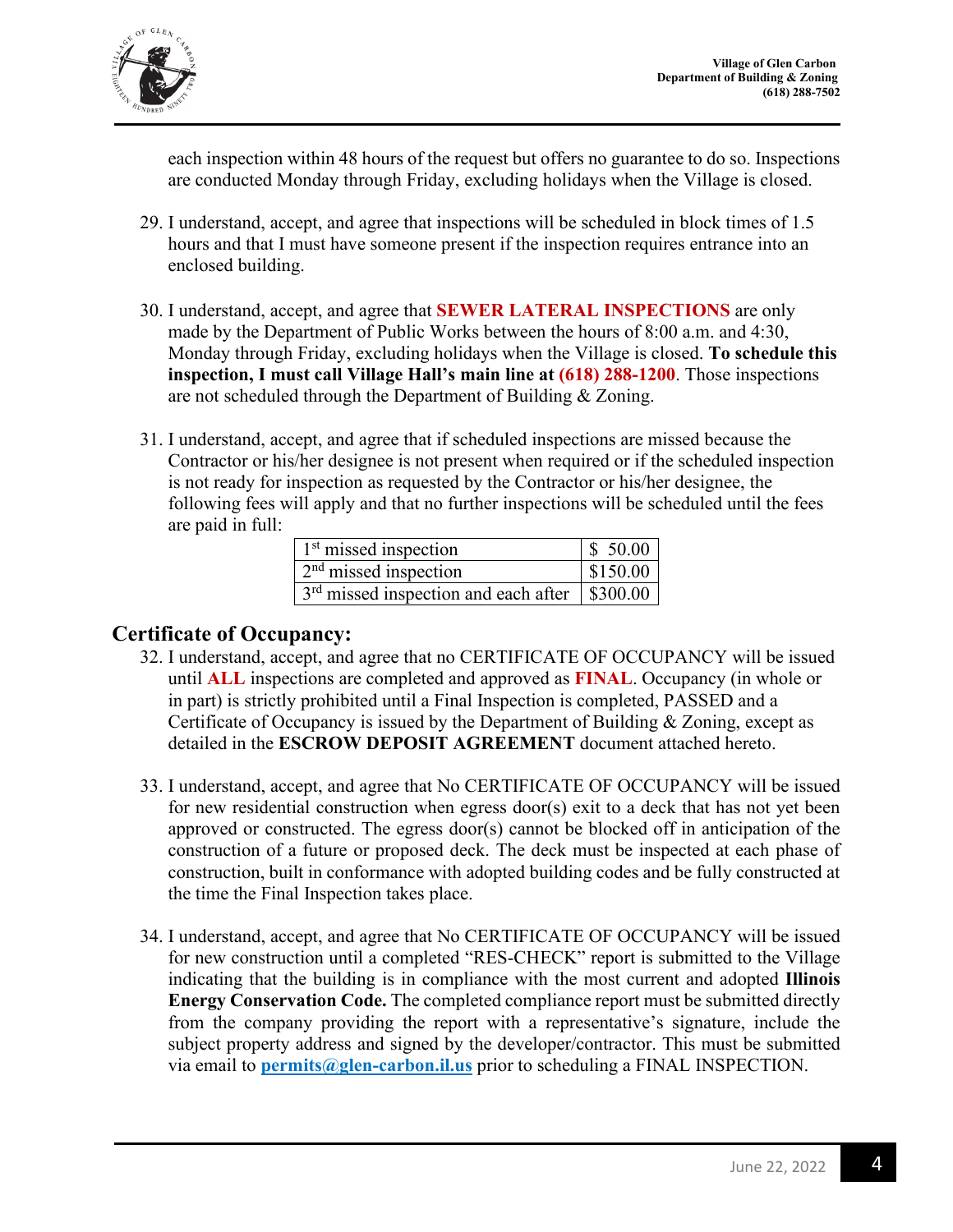

35. I understand, accept, and agree that upon completion of the project a revised set of drawings, or "As Builts", must be submitted to the Village for their records when approved changes were made to the original submitted and approved plan, prior to scheduling a FINAL INSPECTION.

#### **Village Codes & Ordinances:**

36. I understand, accept, and agree that the responsibility for assuring the plans for any proposed construction are in compliance with the provisions of the adopted codes and ordinances, shall rest solely with me as the applicant.

#### **Driveway, Sidewalk & Parking Lots:**

- 37. I understand, accept, and agree, with the consultation of a qualified professional engineer, to ensure adequate compaction of grades under driveways, sidewalks and parking lots when installed over public roads, rights-of-way and/or easements (**DRIVEWAY AND SIDEWALK SPECFICATIONS** attached).
- 38. I understand and accept that the Village of Glen Carbon assumes no responsibility for any settlement or pavement damage and hereby agrees to hold the Village of Glen Carbon harmless from any future costs or maintenance of driveways, sidewalks and/or parking lots.

#### **Signatures Required:**

*I certify by my signature below, that I have read, understand, and accept the provisions above and will abide by them, the codes, ordinances, regulations, laws, and statutes as adopted by the Village of Glen Carbon and the State of Illinois.* 

*Failure to abide by the rules and regulation adopted by the Village of Glen Carbon may result in the issuance of a STOP WORK ORDER, an ordinance violation complaint filed by the Village in Circuit Court or in compliance with the procedure of the Administrative Adjudication proceedings adopted by the Village and/or the assessment of fines/fees per Village Code.* 

#### **Contractor/Developer:**

| <b>PRINTED N.</b><br><b>ME</b><br>$\lambda$ | SIGNATURE | <b>TIME</b> |
|---------------------------------------------|-----------|-------------|
|                                             |           |             |
|                                             |           |             |

#### **Property Owner/Legal Representative:**

| <b>PRINTED NAME</b> | <b>SIGNATURE</b> | <b>DATE</b> |
|---------------------|------------------|-------------|
|                     |                  |             |
|                     |                  |             |
| $-$<br>$\sqrt{2}$   |                  |             |

**Keep a signed copy for your records.**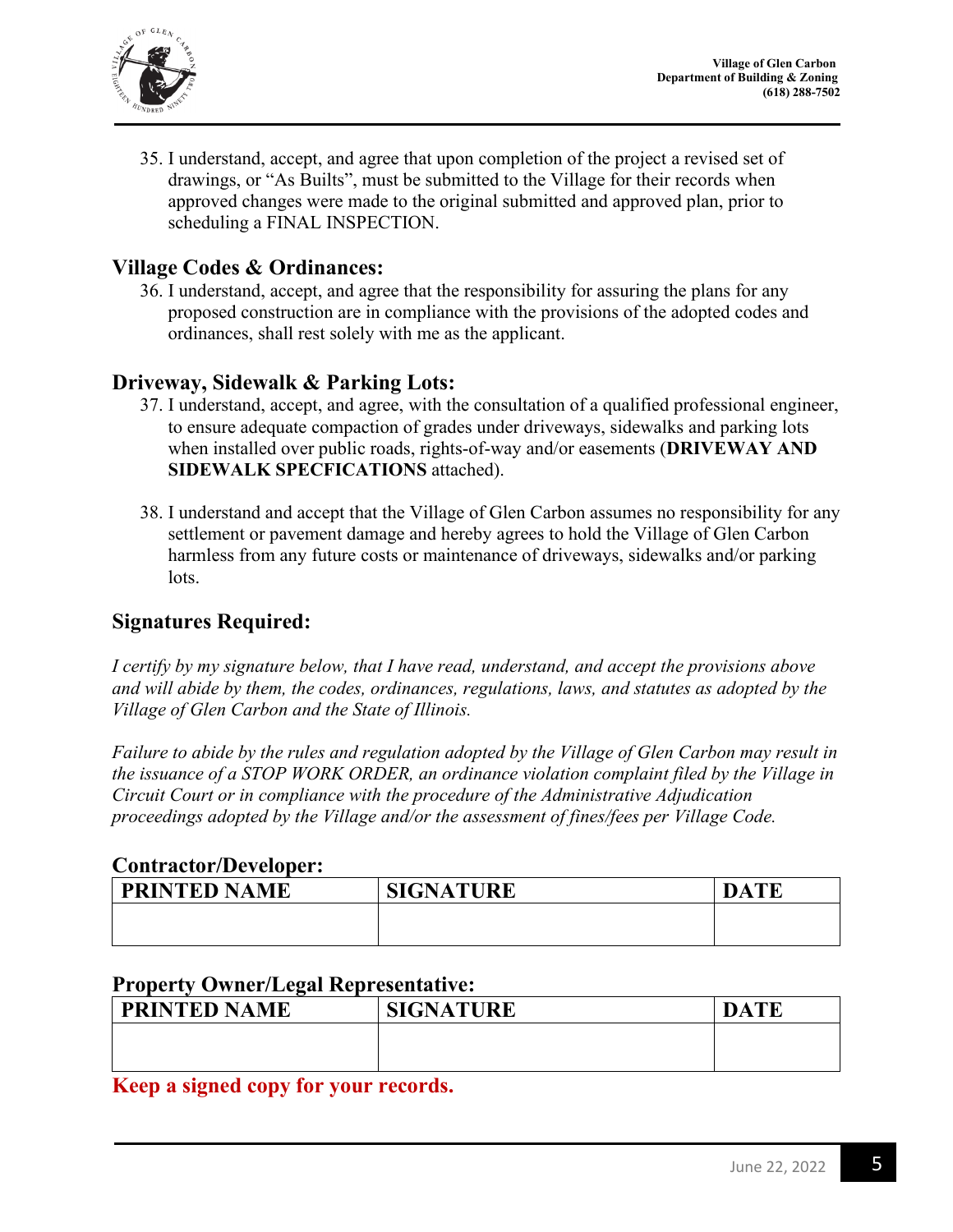

## **RESIDENTIAL NEW CONSTRUCTION APPLICATION**

**VALUE OF IMPROVEMENTS: \$**

**SUBDIVISION:**

| $1.0$ T $#$ | <b>LOT SIZE (S.F.)</b> |
|-------------|------------------------|
|             |                        |

#### **PROPERTY ADDRESS:**

GLEN CARBON, IL 62034

**For office use:**

#### **OWNER INFORMATION:**

| <b>NAME</b>      |  |
|------------------|--|
| <b>ADDRESS</b>   |  |
| <b>TELEPHONE</b> |  |
| <b>EMAIL</b>     |  |

#### **APPLICANT INFORMATON:**

| (IF DIFFERENT THAN OWNER OR CONTRACTOR): |  |  |
|------------------------------------------|--|--|
| <b>NAME</b>                              |  |  |
| ADDRESS                                  |  |  |
| <b>TELEPHONE</b>                         |  |  |
| EMAII                                    |  |  |

#### **CONTRACTOR INFORMATION:**

| <b>NAME</b>      |  |
|------------------|--|
| <b>ADDRESS</b>   |  |
| <b>TELEPHONE</b> |  |
| EMAIL            |  |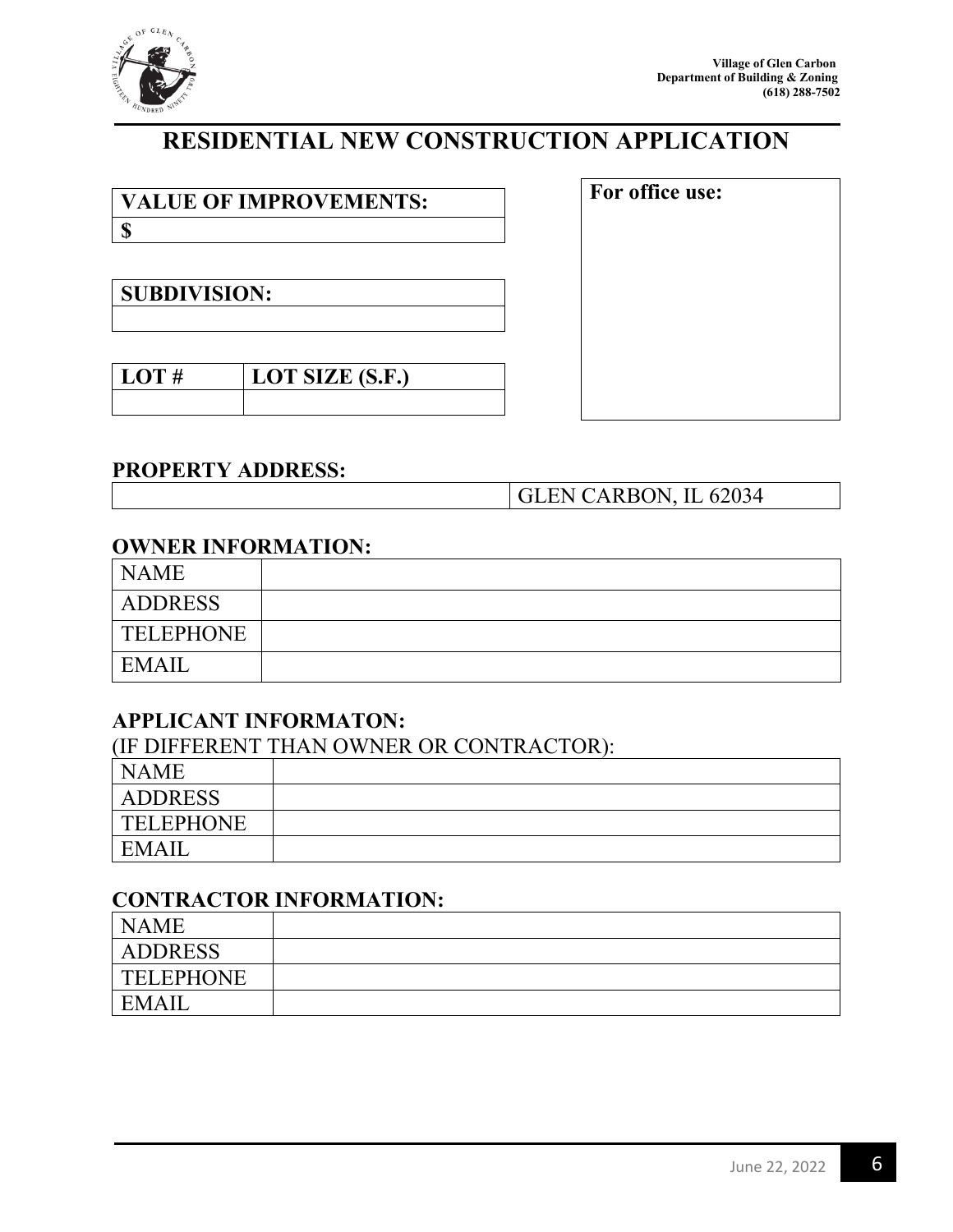

#### **PLUMBER INFORMATION:**

| <b>NAME</b>    |  |
|----------------|--|
| LICENSE #      |  |
| <b>ADDRESS</b> |  |
| TELEPHONE      |  |
| EMAIL          |  |

#### **ROOFER INFORMATION:**

| <b>NAME</b>      |  |
|------------------|--|
| LICENSE #        |  |
| <b>ADDRESS</b>   |  |
| <b>TELEPHONE</b> |  |
| EMAIL            |  |

#### **TYPE OF BUILDING:**

| SINGLE-FAMILY     |
|-------------------|
| <b>TWO-FAMILY</b> |
| MULTI-FAMILY      |

#### **BUILDING DIMENSIONS:**

| # OF STORIES ABOVE FOUNDATON     |      |
|----------------------------------|------|
| <b>FIRST FLOOR</b>               | S.F. |
| <b>SECOND FLOOR</b>              | S.F. |
| <b>THIRD FLOOR</b>               | S.F. |
| TOTAL S.F. (ALL FLOORS) FINISHED | S.F. |
| <b>TOTAL S.F. OF BASEMENT</b>    | S.F. |
| <b>BASEMENT FINISHED</b>         | S.F. |
| <b>BASEMENT UNFINISHED</b>       | S.F. |
| <b>GARAGE</b>                    | S.F. |
| <b>CARPORT</b>                   | S F  |

#### **BEDROOM DIMENSIONS:**

| <b>BEDROOM1</b>  | S.F |
|------------------|-----|
| <b>BEDROOM2</b>  | S F |
| <b>BEDROOM3</b>  | S.F |
| <b>BEDROOM4</b>  | S F |
| <b>BEDROOM 5</b> | S F |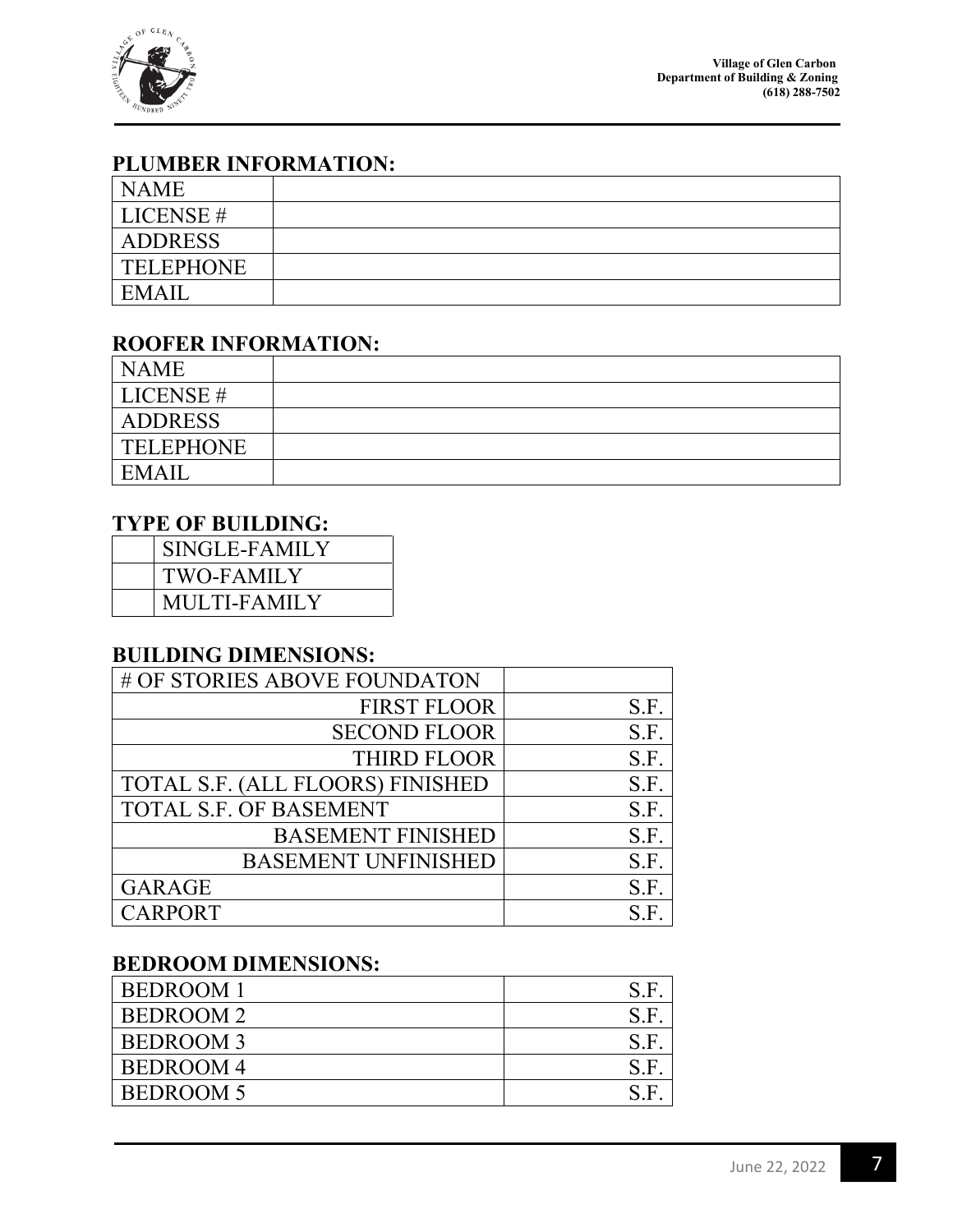

#### **PLUMBING:**

| WATER SERVICE SIZE  |  |
|---------------------|--|
| NUMBER OF BATHROOMS |  |

#### **ELECTRICAL:**

| _______                        |  |
|--------------------------------|--|
| <b>MP</b><br>$\mathbf{r}$<br>. |  |
| $\mathbf{X}$<br>►              |  |

#### **Signatures Required:**

*I certify that the information submitted in this application is true and correct to the best of my knowledge*.

#### **Contractor/Builder:**

| <b>PRINTED N</b><br>AME | SIGNATURE | <b>TE</b><br>$\mathbf{D}_{\ell}$<br>A |
|-------------------------|-----------|---------------------------------------|
|                         |           |                                       |
|                         |           |                                       |

#### **Property Owner/Legal Representative:**

| <b>PRINTED NAME</b> | <b>SIGNATURE</b> | Δ |
|---------------------|------------------|---|
|                     |                  |   |
|                     |                  |   |

**Keep a signed copy for your records.**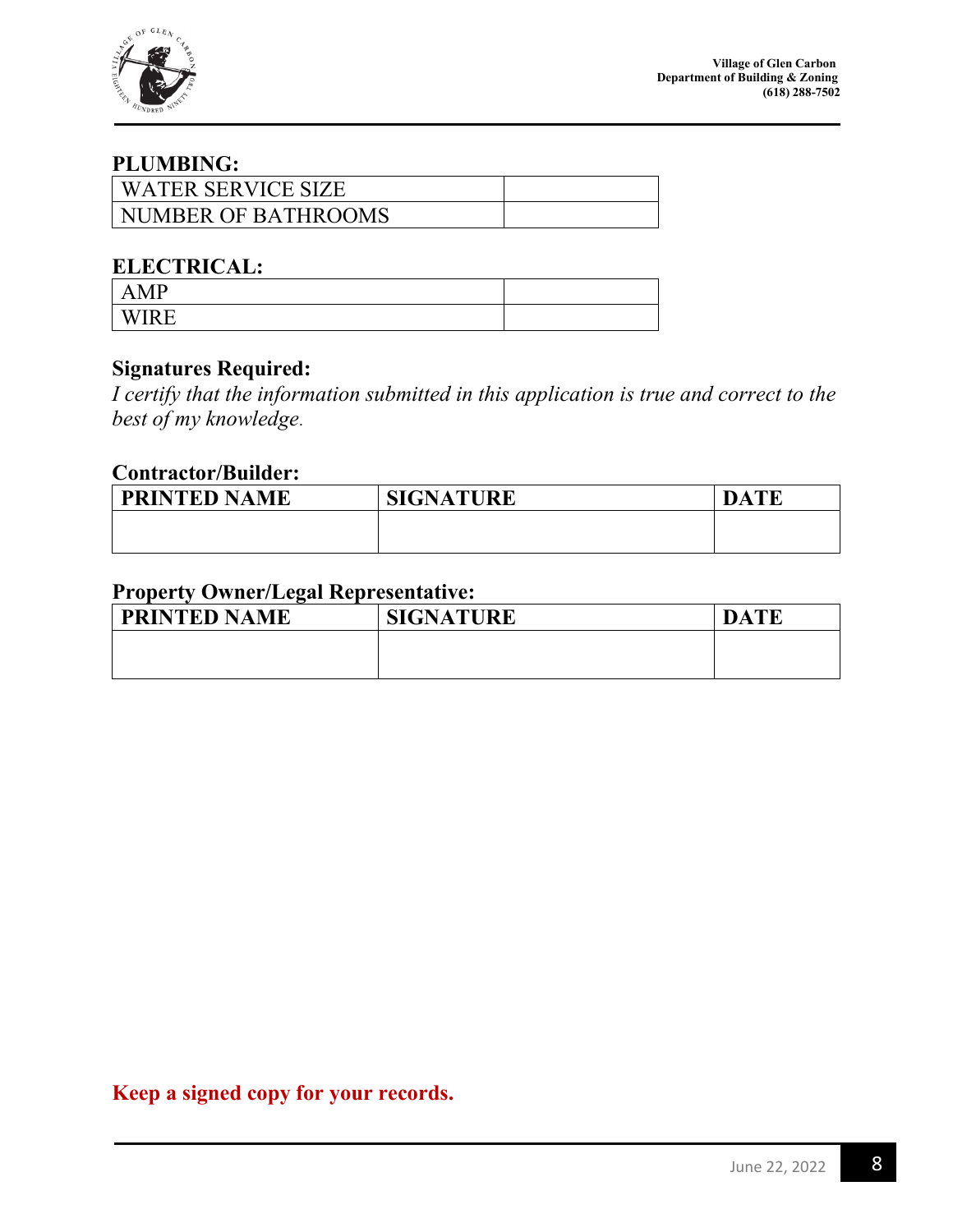

#### **ESCROW DEPOSIT AGREEMENT**

No Certificate of Occupancy will be issued until redistribution of soil and seeding of lawn has been completed; except, that between **November 1 and March 31**, the applicant shall submit an agreement that redistribution of soil and seeding of lawn will be done during the immediate following planting season as set forth in **Section 11-5-2: E (6) of the Village Code of Ordinances**. A cash escrow for performance in an amount determined by the Building and Zoning Administrator (**1% of the value of improvements**) is **REQUIRED**. Unless weather conditions exist that require and extension, the work must be completed by **April 30 of the year in which the construction was completed**.

*Contractor agrees that the redistribution of soil and seeding of lawn will be done not later than the last day of April following the completion of construction. Contractor understands that Village Code requires a cash escrow for performance in the amount of one percent (1%) of the value of improvements as determined by the Building and Zoning Administrator. Contractor understands that the escrow deposit will be returned upon proof of performance. Contractor understands that he/she is responsible for requesting a FINAL INSPECTION once the work in completed. Contractor understands that failure to perform may result in the assessment of additional fines or fees per Village Ordinance.* 

| <b>PROPERTY ADDRESS:</b> | <b>SUBDIVISION:</b> |
|--------------------------|---------------------|
|                          |                     |

#### **CONTRACTOR INFORMATION:**

| <b>NAME</b>      |       |
|------------------|-------|
| <b>ADDRESS</b>   |       |
| <b>TELEPHONE</b> |       |
| EMAIL            |       |
| <b>SIGNATURE</b> | DATE: |

#### **OWNER INFORMATION (IF KNOWN):**

| <b>NAME</b>      |       |
|------------------|-------|
| <b>ADDRESS</b>   |       |
| <b>TELEPHONE</b> |       |
| EMAIL            |       |
| <b>SIGNATURE</b> | DATE: |

#### **To be completed by B&Z Staff:**

| <b>VALUE OF IMPROVEMENTS</b> | <b>AMOUNT OF DEPOSIT (1%)</b> |
|------------------------------|-------------------------------|
|                              |                               |

## **DEADLINE/EXTENSION DATE:** APRIL 30, 20 OR

**Keep a signed copy for your records.**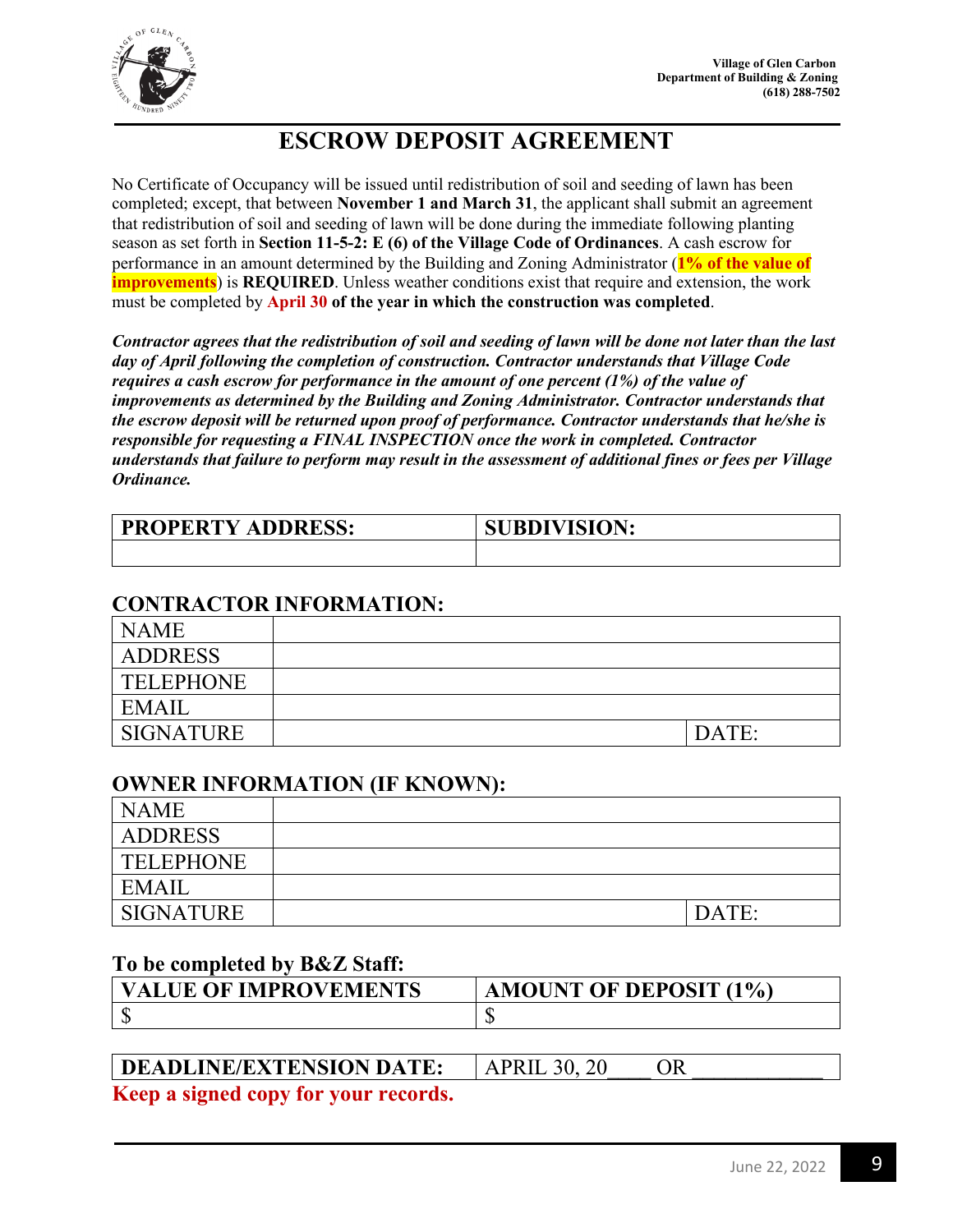

### **PLAN REVIEW REQUIREMENTS**

#### **Site Plan:**

- 1. Include North Arrow
- 2. Site Address
- 3. Subdivision Name
- 4. Lot Dimensions
- 5. Setbacks
	- a. Front
	- b. Rear
	- c. Left
	- d. Right
- 6. Building Dimensions
	- a. Principal structure
	- b. Accessory structure $(s)$ , if applicable
- 7. Distance between principal buildings and accessory structures
- 8. Location of driveways and off-street parking spaces (show distance from lot lines and overall dimensions)
- 9. Location of all easements (drainage and utility)
- 10. Any additional information as may be reasonably required by the Department of Building & Zoning

#### **Basement/Foundation Plan:**

- 1. Footings
	- a. Depth and width
- 2. Foundation
	- a. Height and thickness
	- b. Size and spacing of vertical and horizontal reinforcement

#### **Floors Plan:**

- 1. Room Labels and Dimensions
	- a. Include labels such as "Storage", "Unfinished", "Future Bed", "Future Bath" for unfinished spaces
- 2. Electrical device locations and symbol legend including, but not limited to:
	- a. Panel placement
- 3. Smoke & carbon monoxide detectors
	- a. GFCI's
	- b. Lights
	- c. Outlets
	- d. Exhaust Fans
	- e. Whole house ventilation
- 4. HVAC information and symbol legend, including but not limited to:
	- a. Supply and return locations
- 5. Show all door locations, sizes, and swings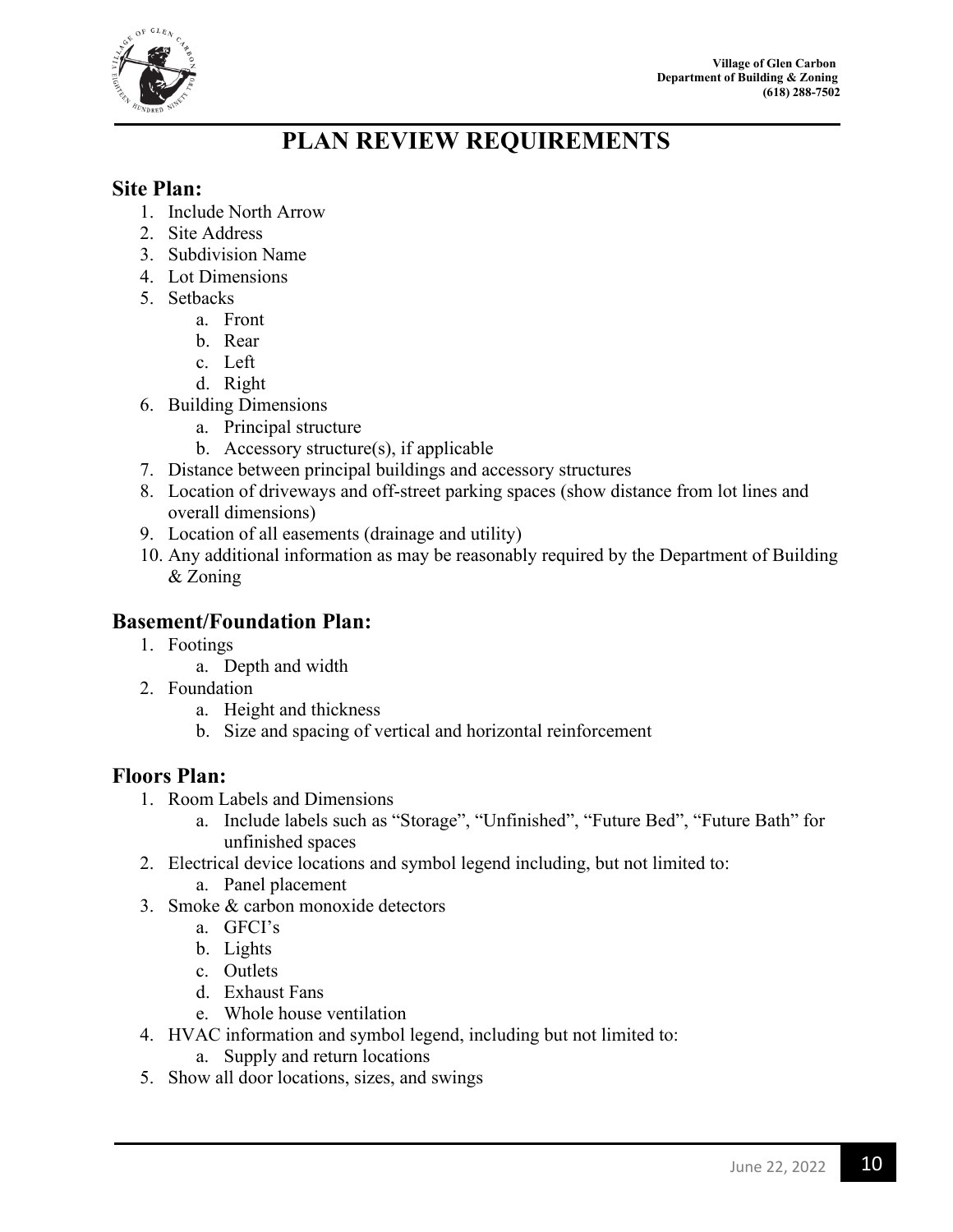

- 6. Show all window locations and sizes
- 7. Passive Radon location

#### **Elevation Plan:**

- 1. Dimensions and height of building(s)
	- a. Include all sides of all building(s)
- 2. Finished floor level
- 3. Grade level

#### **Energy Plan:**

- 1. Pre-Energy Report
	- Submitted with Application
- 2. Manual D (Duct Specification)
- 3. Manual J (Equipment Sizing)
- 4. Manual S (System)
- 5. Final Energy Report
	- Submitted prior to scheduling Final Inspection

#### **Truss Plan:**

1. Truss/Joist Package

#### **Decks:**

1. Submit **DECK INFORMATION SHEET** (attached)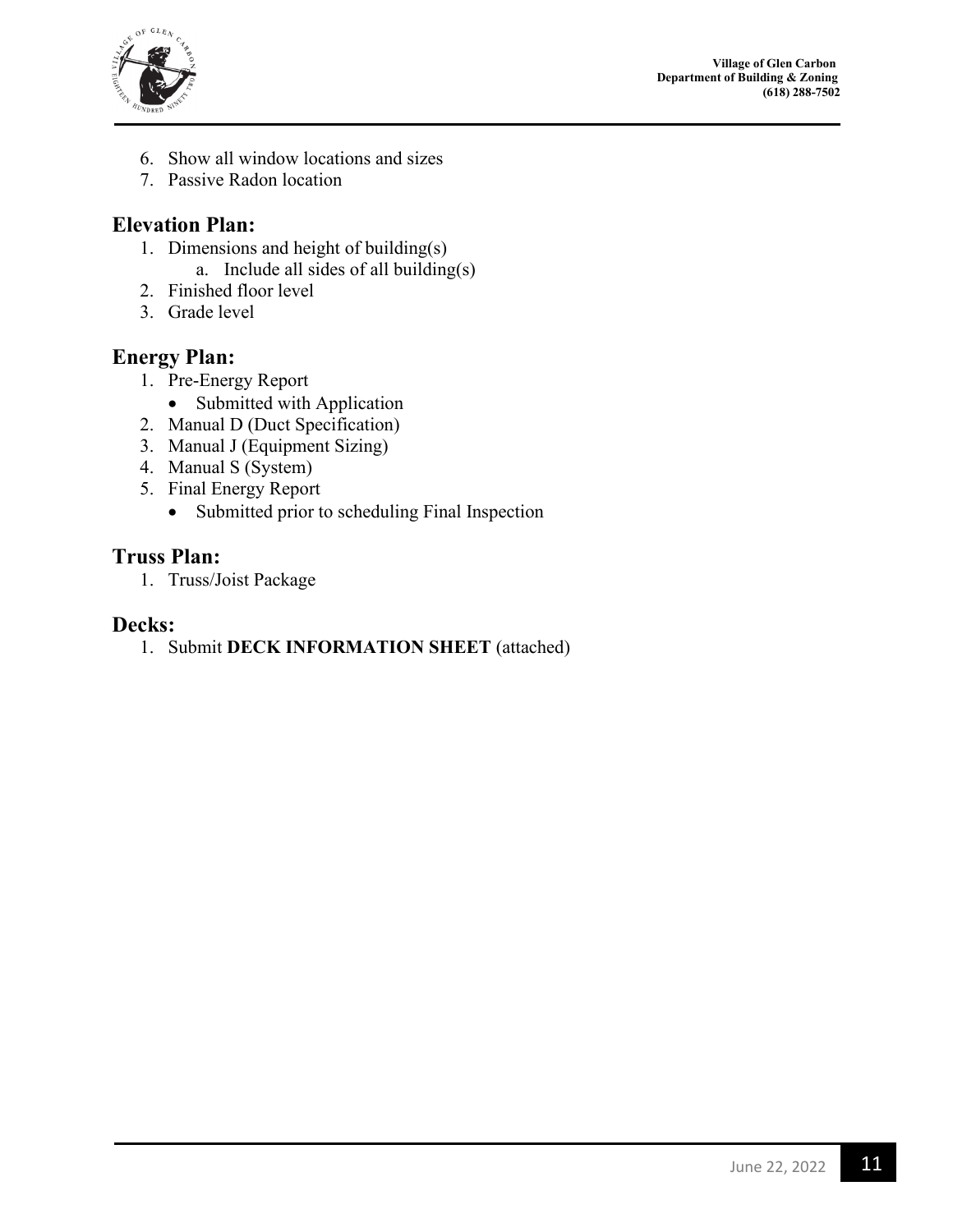

### **REQUIRED INSPECTIONS & SUBMITTALS**

- 1. Pre-Pour Footing
- 2. Pre-Pour Foundation
- 3. Foundation Waterproofing
- 4. Slab Edge Insulation, if applicable
- 5. Sill Plate
- 6. Ground Rough Plumbing
- 7. Vapor Barrier
- 8. Deck Pier, if applicable
- 9. Rough Framing (includes Exterior Sheathing)
- 10. Rough HVAC
- 11. Rough Plumbing
- 12. Rough Electrical
- 13. Electrical Hook-Up
- 14. Fire Stopping
- 15. Duct Leakage Test Report submittal, if applicable
- 16. Insulation
- 17. Drywall
- 18. Pre-Pour Driveway
- 19. Pre-Pour Sidewalk
- 20. Final Plumbing
- 21. Final Energy Report ("RES-CHECK") submittal
- 22. "As Built" submittal, if applicable
- 23. Final Building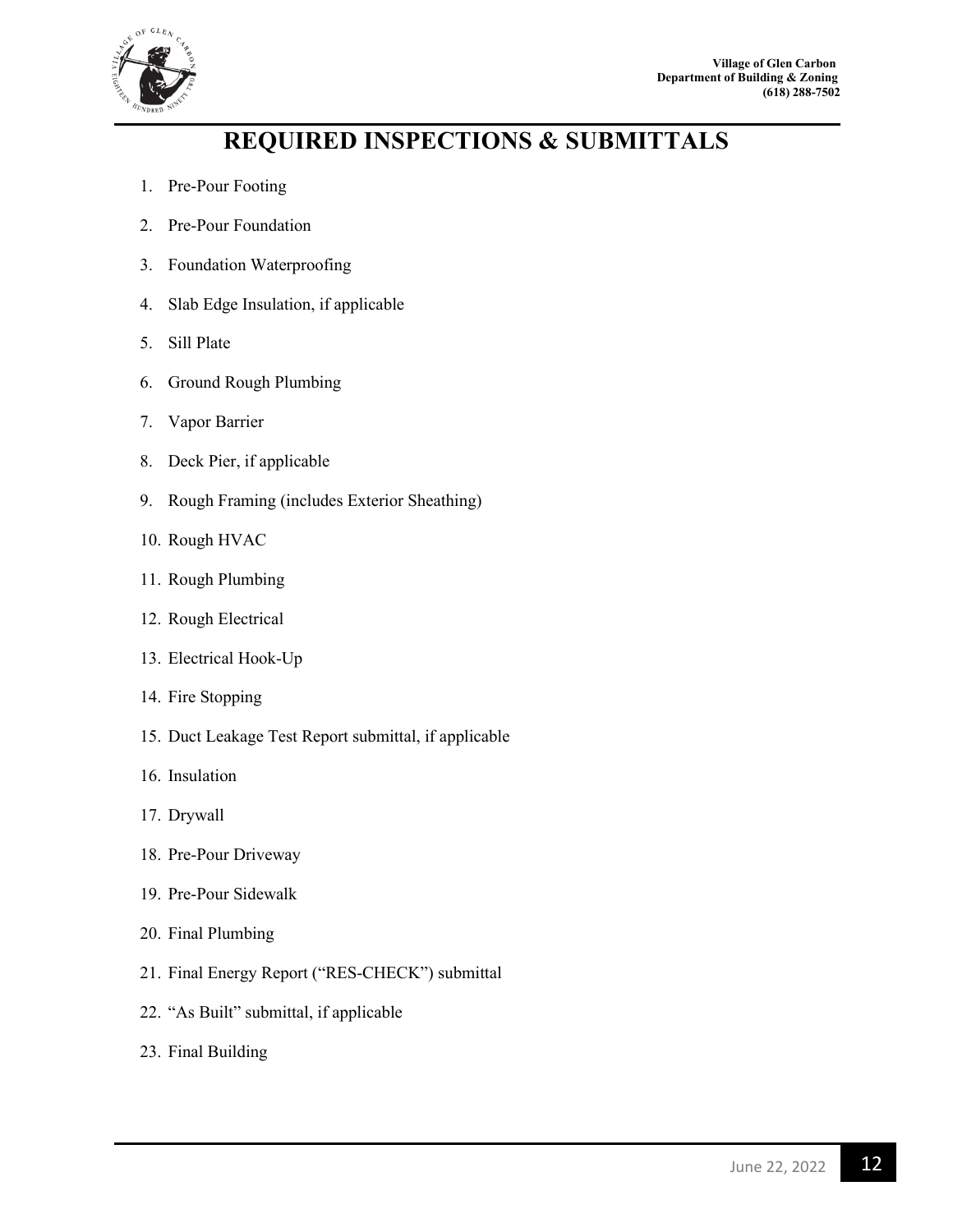

#### **ADOPTED CODES AND ORDINANCES**

- 1. **Village of Glen Carbon Municipal Code** <https://codelibrary.amlegal.com/codes/glencarbonil/latest/overview>
- 2. **2013 Village of Glen Carbon Rental Property Maintenance & Occupancy Code**  <http://www.glen-carbon.il.us/DocumentCenter/View/1310/RENTAL-CODE->
- 3. **Illinois Accessibility Act**, most recently adopted. [https://www2.illinois.gov/cdb/announcements/2018/Documents/2018%20Illinois%20Acc](https://www2.illinois.gov/cdb/announcements/2018/Documents/2018%20Illinois%20Accessibility%20Code.pdf) [essibility%20Code.pdf](https://www2.illinois.gov/cdb/announcements/2018/Documents/2018%20Illinois%20Accessibility%20Code.pdf)
- 4. **Illinois Energy Conservation Code**, most recently adopted. Residential:<http://www.ilga.gov/commission/jcar/admincode/071/07100600sections.html>
- 5. **Illinois Plumbing Code**, most recently adopted. <http://www.ilga.gov/commission/jcar/admincode/077/07700890sections.html>
- 6. **Illinois Private Sewage Disposal Code**, as enforced by Madison County, most recently adopted. https://cms4.revize.com/revize/madisoncounty/document\_center/1\_PrivateSewageSystem Ordinance.pdf
- 7. **Illinois Roofing Industry Licensing Act,** most recently adopted. [http://ilga.gov/legislation/ilcs/ilcs3.asp?ActID=1346&ChapAct=225%C2%A0ILCS%C2](http://ilga.gov/legislation/ilcs/ilcs3.asp?ActID=1346&ChapAct=225%C2%A0ILCS%C2%A0335/&ChapterID=24&ChapterName=PROFESSIONS+AND+OCCUPATIONS&ActName=Illinois+Roofing+Industry+Licensing+Act) [%A0335/&ChapterID=24&ChapterName=PROFESSIONS+AND+OCCUPATIONS&A](http://ilga.gov/legislation/ilcs/ilcs3.asp?ActID=1346&ChapAct=225%C2%A0ILCS%C2%A0335/&ChapterID=24&ChapterName=PROFESSIONS+AND+OCCUPATIONS&ActName=Illinois+Roofing+Industry+Licensing+Act) [ctName=Illinois+Roofing+Industry+Licensing+Act.](http://ilga.gov/legislation/ilcs/ilcs3.asp?ActID=1346&ChapAct=225%C2%A0ILCS%C2%A0335/&ChapterID=24&ChapterName=PROFESSIONS+AND+OCCUPATIONS&ActName=Illinois+Roofing+Industry+Licensing+Act)
- 8. **2012 International Building Code (IBC)**
- 9. **2003 International Fuel Gas Code (IFGC)**
- 10. **2003 International Mechanical Code (IMC)**
- 11. **2012 International Property Maintenance Code (IPMC)**
- 12. **2012 International Residential Code (IRC)**
- 13. **2005 NFPA 70-National Electrical Code**
- 14. **2015 NFPA 101-Life Safety Code**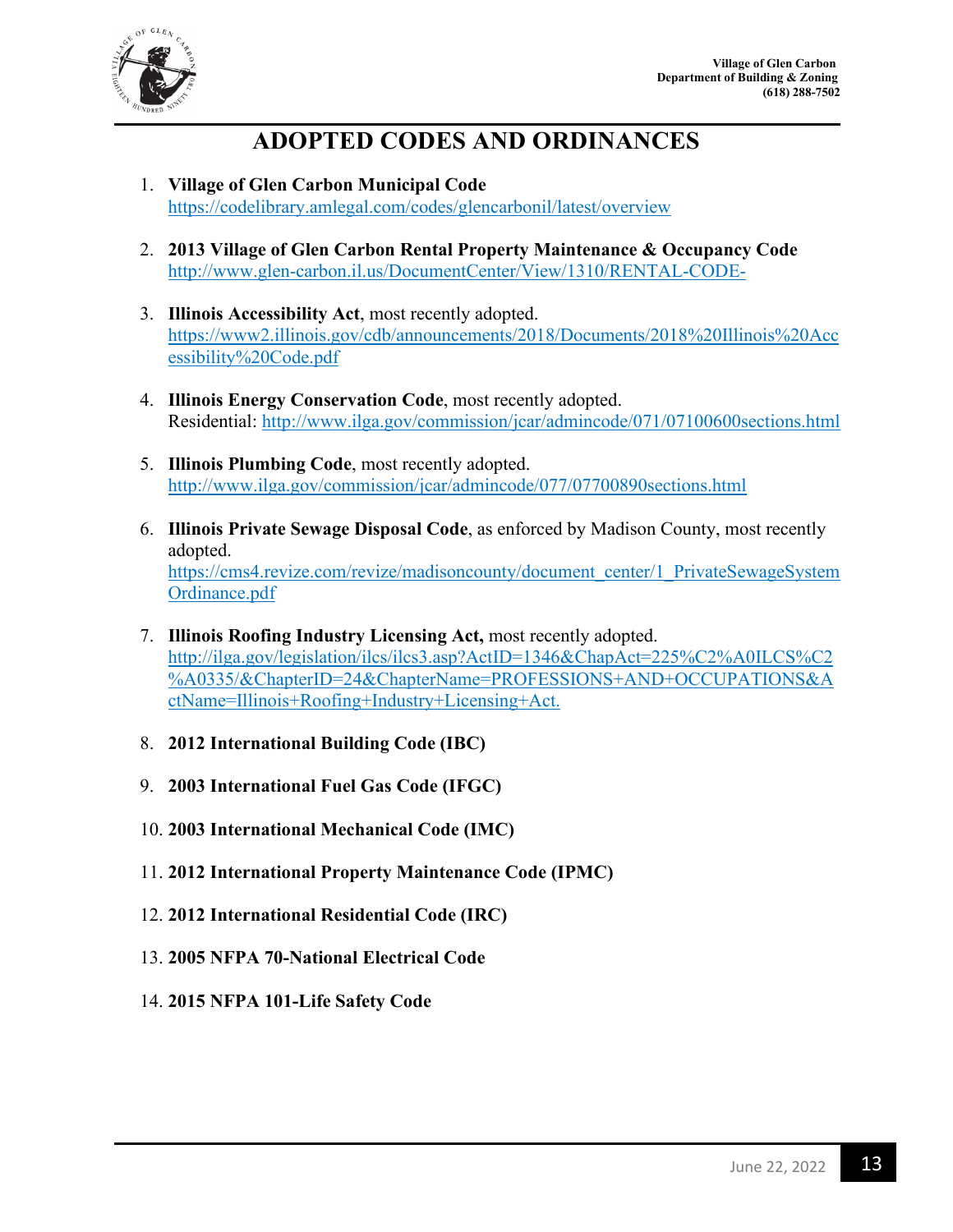

## **SITE PLAN**



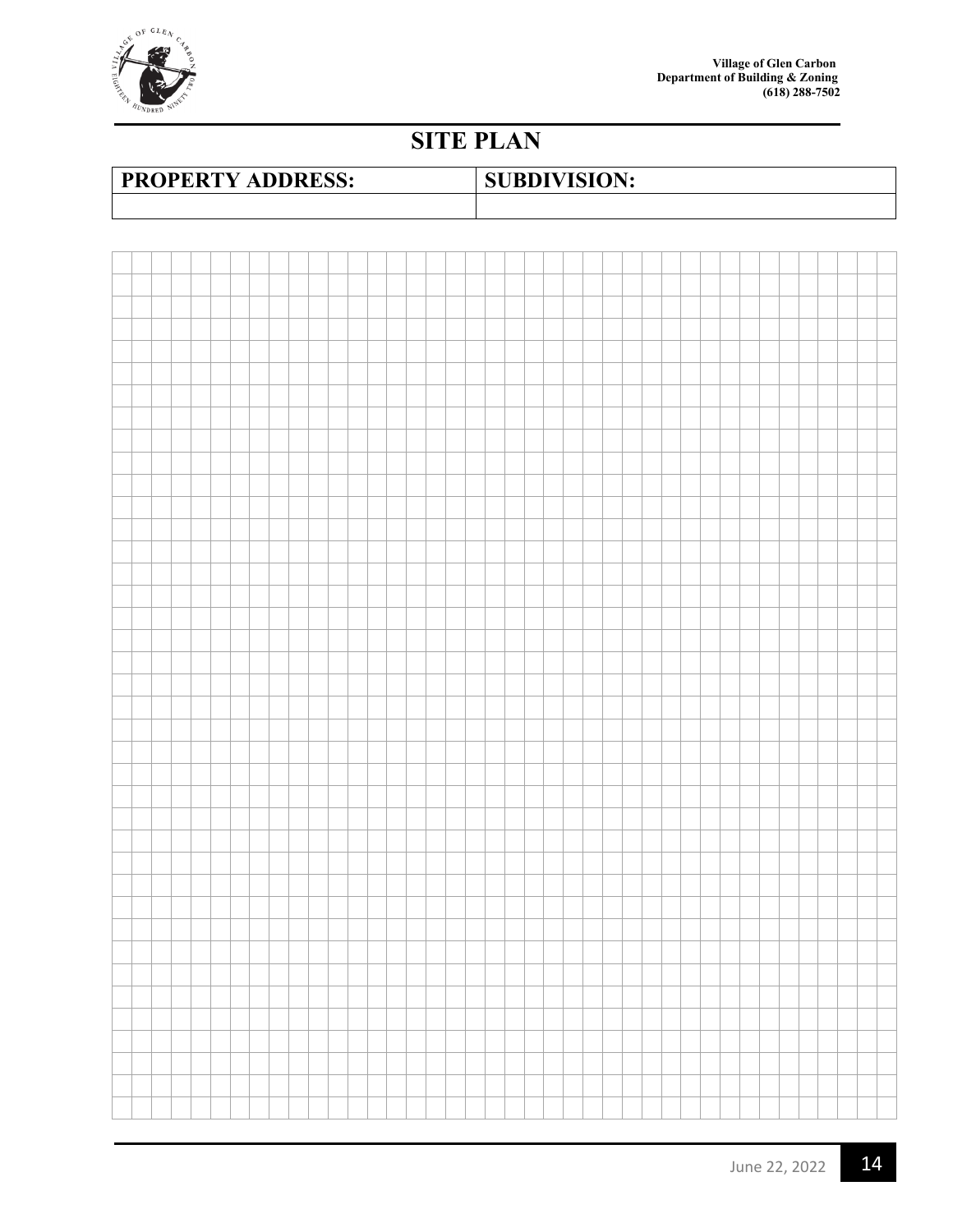

### **DECK INFORMATION SHEET**

#### **PROPERTY ADDRESS:** SUBDIVISION:

| 1                       | Type of Footing (Pier Size Min. 12" x 36"          |  |
|-------------------------|----------------------------------------------------|--|
| $\boldsymbol{2}$        | <b>Deck Length</b>                                 |  |
| 3                       | <b>Deck Width</b>                                  |  |
| $\overline{\mathbf{4}}$ | <b>Deck Height</b>                                 |  |
| 5                       | <b>Ledger Size</b>                                 |  |
| 6                       | <b>Ledger Bolt Type</b>                            |  |
| 7                       | <b>Ledger Bolt Spacing</b>                         |  |
| 8                       | <b>Post Size</b>                                   |  |
| 9                       | <b>Post Material/Species</b>                       |  |
| 10                      | <b>Beam Span Between Posts</b>                     |  |
| 11                      | <b>Beam Material/Species</b>                       |  |
| 12                      | <b>Joist Parallel to Deck Length or Deck Width</b> |  |
| 13                      | <b>Joist Spacing</b>                               |  |
| 14                      | <b>Joist Material/Species</b>                      |  |
| 15                      | <b>Decking Size</b>                                |  |
| 16                      | <b>Decking Material/Species</b>                    |  |
| 17                      | <b>Stringer Size</b>                               |  |
| 18                      | <b>String Span (6" Max Between Posts)</b>          |  |
| 19                      | <b>Stringer Spacing (Not to Exceed 18")</b>        |  |
| 20                      | <b>Tread Depth</b>                                 |  |
| 21                      | <b>Riser Height</b>                                |  |
| 22                      | <b>Tread Size</b>                                  |  |
| 23                      | <b>Guardrail Type</b>                              |  |
| 24                      | <b>Baluster Type</b>                               |  |

#### **Other Relevant Information:**